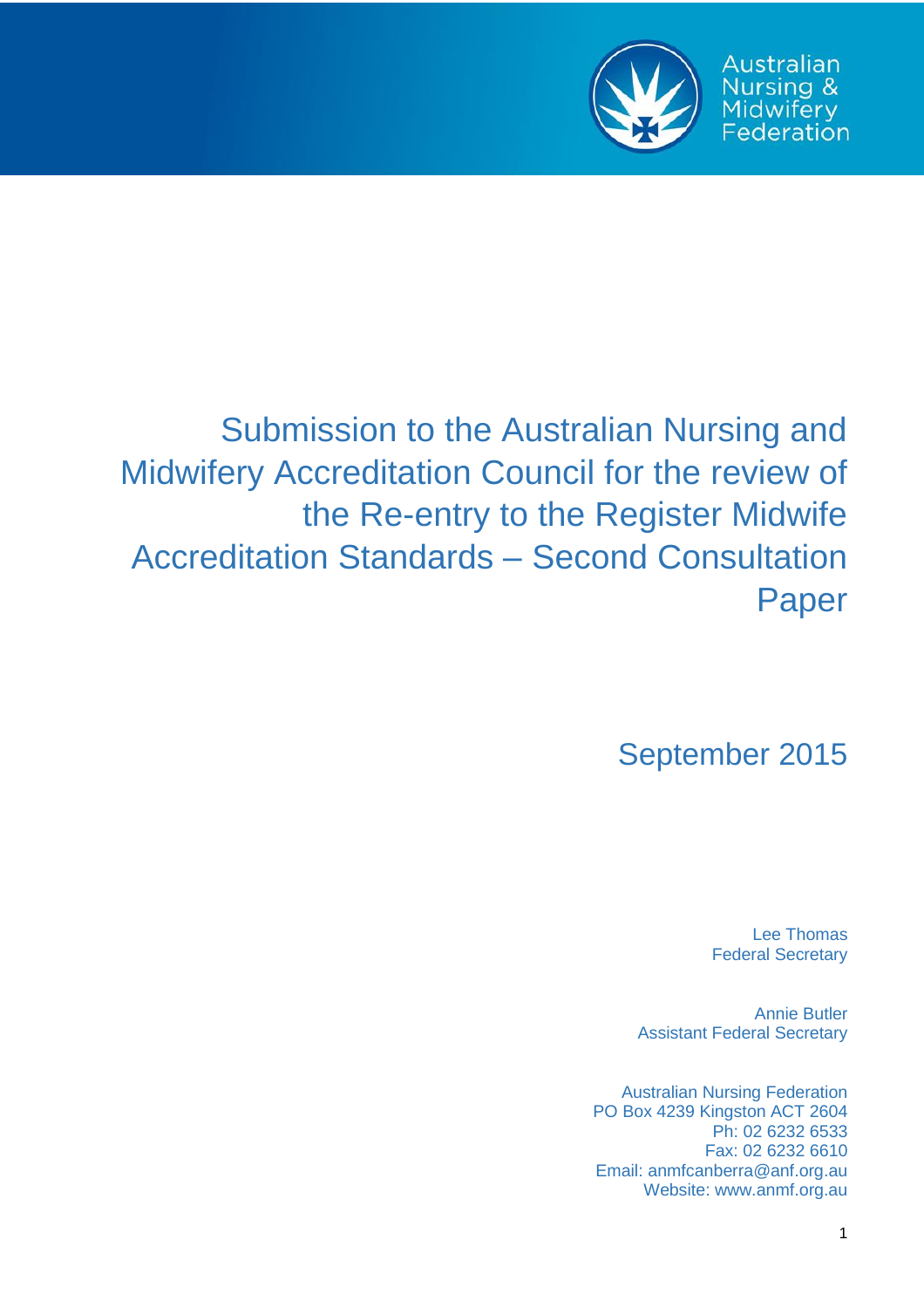## **Introduction**

Established in 1924, the Australian Nursing and Midwifery Federation (ANMF) is the largest professional and industrial organisation in Australia for nurses and midwives, with Branches in each State and Territory of Australia. The core business of the ANMF is the professional and industrial representation of our members and the professions of nursing and midwifery.

With a membership of over 249,000 nurses, midwives and assistants in nursing, our members are employed across all urban, rural and remote locations, in both the public and private health and aged care sectors.

Currently, the Australian Nursing and Midwifery Federation (ANMF) represents the largest number of midwives in the country, with over 19,000 members registered as midwives. This is almost two thirds of all registered midwives in Australia, according to the total number of 33,349 shown in the June 2015 statistics for the Nursing and Midwifery Board of Australia  $(NMBA)^{i}$ .

## **General comments:**

In responding to the review of the re-entry to the register midwife accreditation standards consultation paper two, the ANMF wishes to reinforce the following points which form the basis for our position relating to the second consultation paper:

- Safe and competent care for birthing women and their babies in Australia is of paramount importance;
- We maintain our ongoing support for continuity of midwifery care for women and emphasise the importance of including theoretical content about models of care and partnership practice frameworks in re-entry programs;
- Access to a known midwife should be available for all pregnant and birthing women regardless of the woman's location or the presence of clinical risk factors;
- Our members wanting to return to the midwifery profession should be encouraged to do so by the availability of an accessible and affordable re-entry program;
- The re-entry accreditation standards must be based on the principle of individual learning, acknowledging that participants of these programs have education and experience and have been previously registered as midwives;
- There are currently no midwifery re-entry programs accredited by ANMAC and approved by the NMBA. Considering this, the accreditation standards must find an important balance between ensuring midwives completing re-entry programs are competent and safe to practice, and ensuring that the standard requirements are not too onerous as to prevent education providers electing to offer the program; and,
- Considering the midwives completing these programs have been registered before and may have only been out of the profession for up to five years, it is important that a re-entry program be conducted over a period of three months.

## **Specific comments:**

**Questions 1 and 2** are not dealt with in this submission as the questions relate to demographic data.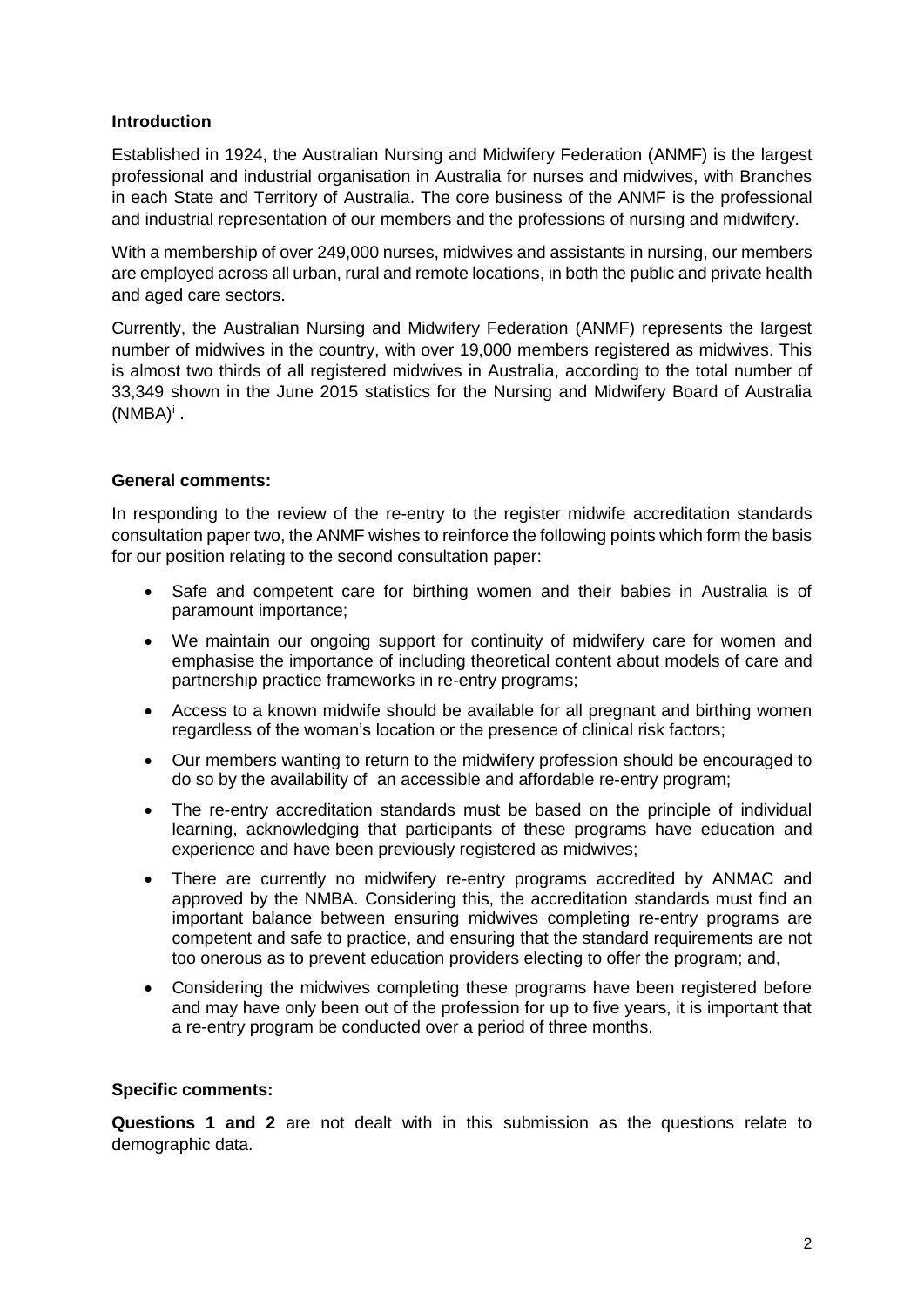**Question 3**

**Proposed Criterion 1.1**

**Version 2 DRAFT Re-entry to the Register Midwife Accreditation Standards.** 

**Proposed footnote addition to criterion 1.1 to ensure program providers demonstrate the quality of governance arrangements with other education providers (Proposed criterion 1.1)**

*The program provider demonstrates:* 

*Current registration with:* 

*a. TEQSA as an Australian university or other higher education provider offering an entry to practice midwifery program, or* 

*b. TEQSA as an Australian university or other higher education provider not offering an entry to practice midwife program that has a formal agreement\* in place with an Australian university or other higher education provider with current TEQSA registration and offering an entry to practice midwifery program, or* 

*c. Australian Skills Quality Authority as an Australian registered training organisation that has a formal governance arrangement\* in place with an Australian university or other higher education provider, which has current registration with TEQSA and offers an entry to practice midwifery program.* 

*\*A formal contractual agreement that details the roles and responsibilities of each of the education providers in the program's governance, design, delivery, resourcing and quality and risk management, as well as in student support, student assessment and management of midwifery practice experience.* 

**Question 3. Do you support the inclusion of the proposed footnote addition in criterion 1.1?** 

**a) Yes** 

# **ANMF Response:**

The proposed footnote is supported by the ANMF. It is important for education providers who are co-delivering a re-entry program for midwives to have a structured agreement in place which provides clear communication and direction. This will also enable ANMAC's accreditation teams during the accreditation process, and in any on-going auditing, to make sure the program is being delivered as agreed.

We suggest re-wording for clarification. Point *b.* refers to a formal agreement, whereas point *c.* refers to a formal governance arrangement and the footnote refers to a formal contractual agreement. Albeit a technical point, consistency in wording might add clarity.

# **Question 4**

**Version 2 DRAFT Re-entry to the Register Midwife Accreditation Standards.** 

**Proposed rewording of criterion 1.8 to clarify credit and recognition of prior learning are not available to students undertaking a re-entry to the register midwifery program of study.**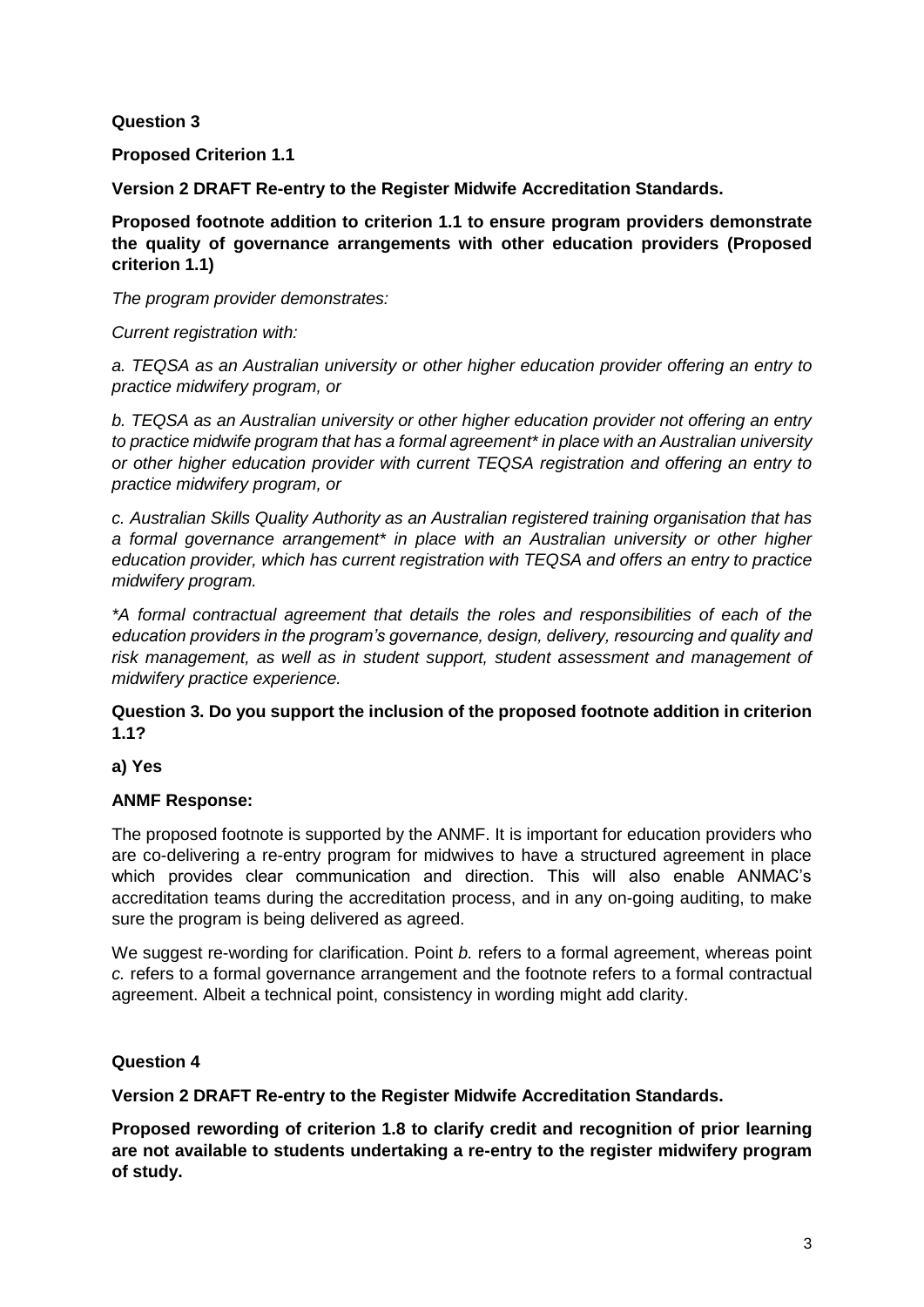#### *The education provider must provide evidence of:*

*Strategies to inform students seeking to enter a re-entry to the register midwifery program that they are not eligible to apply for credit or recognition of prior learning.*

**Question 4. Does the proposed rewording of this criterion clarify the position that students seeking to enter a re-entry to the register midwifery program of study are not eligible for credit, advanced standing or recognition of prior learning?** 

## **Criterion 1.8: See comment below**

#### **ANMF Response:**

The ANMF agrees that if the accreditation standards do not allow for any form of credit or recognition of prior learning then it is essential students clearly understand this requirement.

The term 'strategies' as it is currently used, is open to interpretation and this might prove problematic when assessing institutions for compliance against the standards. Also, the 'advanced standing' wording is omitted from the paper draft copy, but included in the on-line survey. For clarity, we suggest the following wording is used: *There are formal systems in place that ensure students seeking to enter a re-entry to the register midwifery program know that they are not eligible to apply for credit, advanced standing or recognition of prior learning.*

Even with this amendment, the ANMF strongly supports consistency between the accreditation standards for registered nurses and those for midwives. The registered nurse accreditation standards for re-entry do provide for an avenue of a challenge test. This should also be available for midwife re-entry programs.

It is the view of the ANMF that midwives returning to the register require individual assessment and should be provided with an opportunity to demonstrate competence if they feel they currently meet the competency standards.

It would be unreasonable to ask a midwife to complete a part of the re-entry program if they can demonstrate competence in this area. Such a requirement would be onerous and unnecessary.

## **Question 5**

**Version 2 DRAFT Re-entry to the Register Midwife Accreditation Standards.** 

## **Proposed criterion that offers guidance on program duration. (Proposed criterion 3.6)**

*The program provider demonstrates:* 

*That the minimum length of the re-entry to the register midwifery program is 3 months full time.* 

**Question 5. Do you support the inclusion of proposed criterion 3.6 in the Re-entry to the Register Midwife Accreditation Standards?** 

**Criterion 3.6 a) Yes** 

#### **ANMF Response:**

The ANMF agrees that the minimum length of the re-entry to the register midwife program should be three (3) months.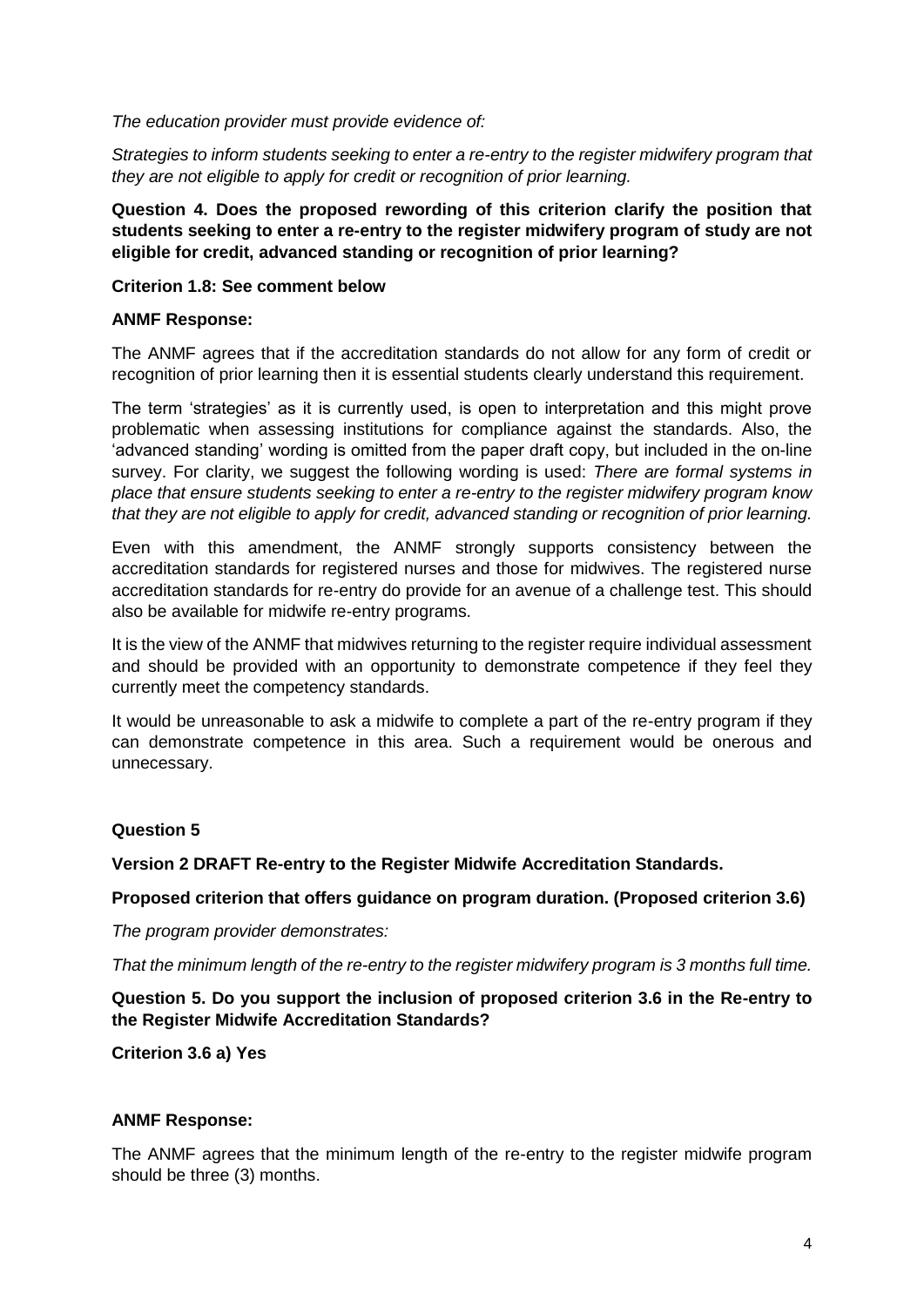The ANMF supports there being a reasonable time frame identified for a re-entry program. Education providers should use this time frame as a benchmark to plan curriculum and practice experience.

Individual assessment of the midwife completing the re-entry program is essential and if a returning midwife requires a longer period than three months to complete the course requirements, then this should be accommodated where appropriate. This is also true for a returning midwife who has met the education requirements and competency standards for midwives within a shorter timeframe than three months. In this instance there should be an opportunity to complete a challenge test, as there is for registered nurses, to enable a midwife to demonstrate his or her competence and exit earlier for registration.

Historically, midwife re-entry programs have been conducted successfully within a time period of 3 months. This is a proven time frame and it is important that no unreasonable deterrent is put in place for midwives wishing to return to practice.

# **Question 6**

**Version 2 DRAFT Re-entry to the Register Midwife Accreditation Standards.** 

## **Proposed rewording (in blue text) of criterion 4.4 to more comprehensively guide content inclusion in re-entry to the register midwifery programs.**

*The program provider demonstrates:* 

*4.4 Program content includes but is not limited to supporting further development and application of knowledge and skills in:* 

*a. Critical thinking and reflective practice* 

*b. Research appreciation and translation* 

*c. Legislative, regulatory\*, and ethical requirements for contemporary practice* 

*d. Assessment, planning, implementation and evaluation of midwifery care* 

*e. Complex and emergency care, including recognising and responding to deterioration in the woman and/or baby Pharmacokinetics, pharmacodynamics and the quality use of medicines within the midwifery scope of practice and context* 

*g. Health informatics and health technology.* 

*\*Footnote: refer to professional guidance provided in NMBA policies, guidelines and codes. Available at www.nursingmidwiferyboard.gov.au/Codes-Guidelines-Statements.aspx* 

**Question 6. Do you support the proposed modifications to Criterion 4.4 in the Re-entry to the** 

**Register Midwife Accreditation Standards?** 

**Criterion 4.4a a) Yes** 

**Criterion 4.4c a) Yes** 

**Footnote 4.4c a) Yes** 

**Criterion 4.4e a) Yes** 

#### **ANMF Response:**

The ANMF supports inclusion of the outlined items for the proposed criterion 4.4, points a), c) and e).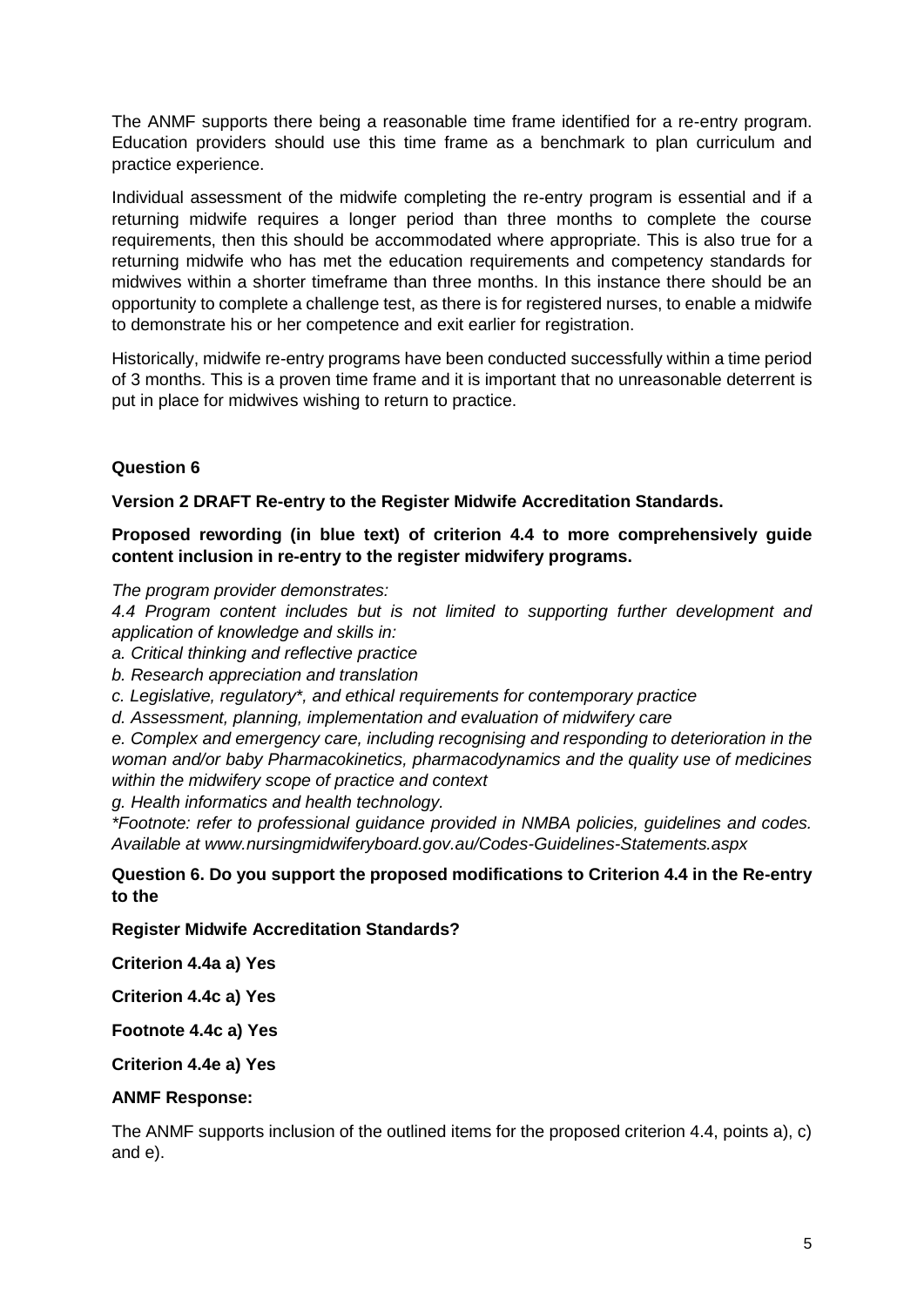We request the addition of the following items:

- At risk women domestic violence and use of illicit drugs
- Pregnancy medical co-morbidities and their complications associated with increased maternal age, and rates of maternal obesity, diabetes and smoking
- Mental health co-morbidity and other psychological risk factors (considering the emphasis on this in recent years due to the National Perinatal Depression Initiative and the antenatal and postnatal screening for risk of depression)
- Public health promotion and maternal health education.

We also request that *4.4b.* be amended to: *Research appreciation, contribution and translation for evidence based practice*.

## **Version 2 DRAFT Re-entry to the Register Midwife Accreditation Standards.**

**Proposed modifications to criteria 8.11c and 8.11e to ensure the learning needs of students undertaking a re-entry to the register midwifery program of study are appropriately reflected in the minimum midwifery practice experience requirements.** 

*The program provider demonstrates:* 

*Criterion 8.11 The inclusion of midwifery practice experience in the program, so students can complete the following minimum supervised midwifery practice experience requirements.* 

## *'Labour and birth care'*

*c. Under the supervision of a midwife, act as the primary accoucheur for 7 women who experience a spontaneous vaginal birth, which may include women the student has engaged with as part of their continuity of care experiences.* 

*d. Provide direct and active care to an additional 2 women throughout the first stage of labour and, where possible, during birth – regardless of mode.* 

# *'Complex care'*

*e. Experience in caring for 10 women with complex needs, ensuring student experiences are varied across pregnancy, labour, birth and the postnatal periods. This may include women the student has engaged with as part of their continuity of care experiences.* 

*NB: All other criteria remain unchanged and footnotes to these criteria will continue to permit minimum practice requirements being counted more than once.* 

## **Question 7. Do the specified minimum numbers in criterion 8.11c and 8.11d represent an appropriate ratio (7:2) of birth and labour care experiences for students undertaking a re-entry to the register midwifery program?**

**b) No** 

# **ANMF Response:**

The total number of 9 births requiring the involvement of re-entry midwives (as shown above) is appropriate, however, flexibility is required in the configuration of the ratio (7:2).

There is a great deal of competition for spontaneous vaginal births, due to midwifery and medical student numbers, and increased interventions. Given the high caesarean rate in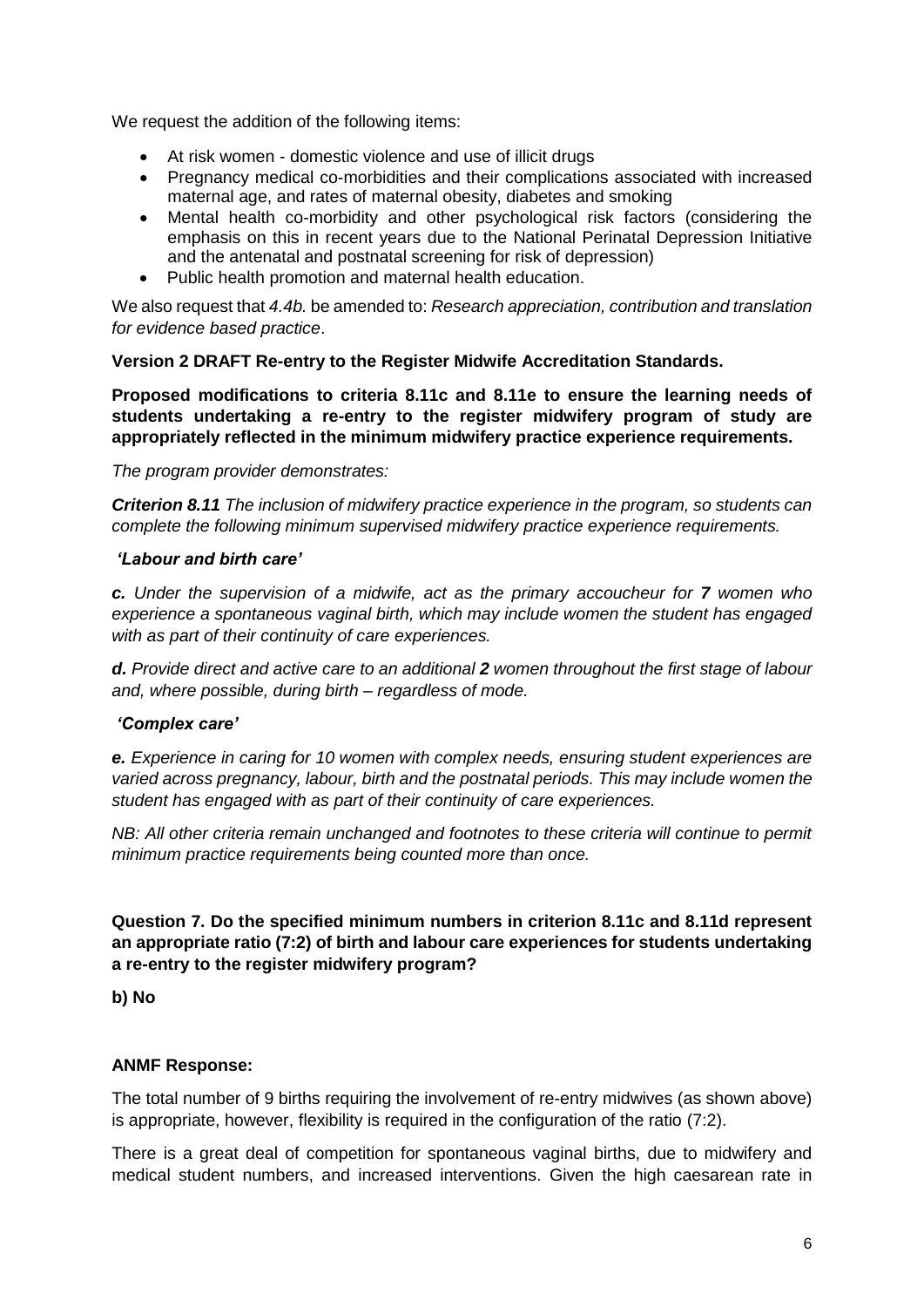Australia, acting as primary accoucheur for 7 women who experience a spontaneous vaginal birth, may be difficult to attain. Many of the women the re-entry midwife will care for during birth may have an outcome of a caesarean section rather than a spontaneous vaginal birth. Specifying this number could therefore be problematic and lacks the necessary flexibility. The importance for the re-entry midwife is the learning opportunity, rather than the outcome of a spontaneous vaginal birth. The focus should not be on the re-entry midwife obtaining a number of "births" for its own sake. For example, presence at an assisted birth is a valuable clinical practice experience, as is care of a woman during labour followed by presence at a caesarian section birth.

A midwife re-entering the workforce will require exposure to contemporary labour care, especially in the context of clinical risk factors which would require more than a minimum of 2 experiences.

The ANMF therefore contends it would be preferable for a re-entry midwife to have flexibility in the ratio of clinical practice requirements for labour and birth care.

Suggested amendment is as follows:

#### *'Labour and birth care'*

*Direct and active involvement in a minimum of 9 births as follows:*

*c. Under the supervision of a midwife, act as the primary accoucheur for a minimum of 3* women who experience a spontaneous vaginal birth, which may include women the student *has engaged with as part of their continuity of care experiences.* 

*d. Provide direct and active care to a minimum of an additional 6 women throughout the first stage of labour and, where possible, during birth – regardless of mode.* 

ANMF requests that this issue be further discussed by the Expert Advisory Group and at the summative forum.

## **Question 8. Do you support the proposed modification to Criterion 8.11e in the Re-entry to the**

## **Register Midwife Accreditation Standards?**

**a) Yes** 

## **ANMF Response:**

The addition of *ensuring student experiences are varied across pregnancy, labour, birth and the postnatal periods*, is supported. This addition provides more flexibility for returning midwives completing the re-entry program, and ensures experiences are gained across the continuum of care.

**Question 9. Please review all standards and criterion in the second draft of the Re-entry to the Register Midwife Accreditation Standards and provide feedback in relation to identified issues, gaps, omissions, duplications or errors.**

#### **ANMF response:**

**Standard 1:** No further comment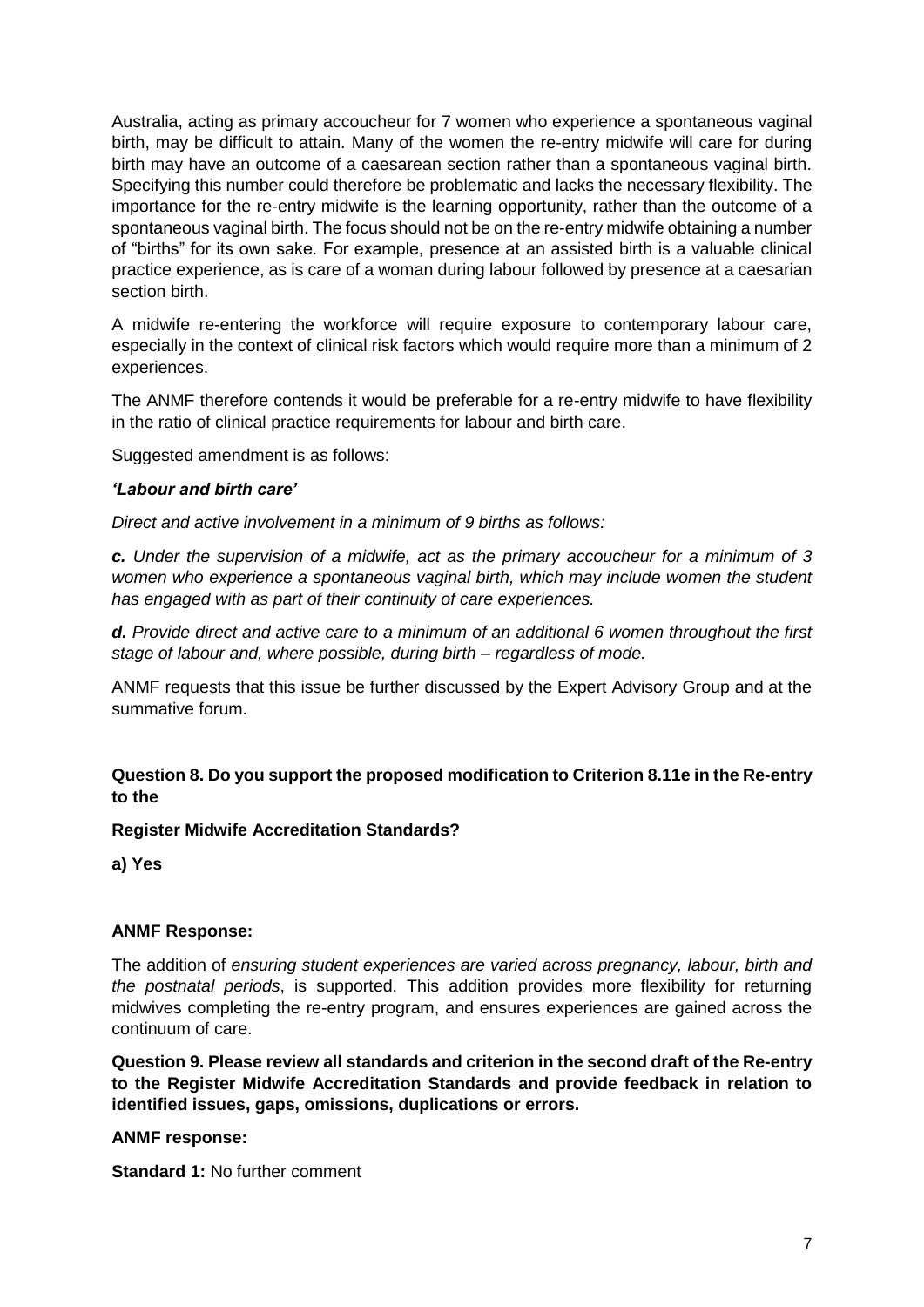# **Standard 2:**

**In 2.1:** Include additional point e. Collaborative practice for at-risk women

**In 2.4:** Add to point h. Instill in students the desire and capacity to continue to use and learn from research *and contribute to the body of knowledge* throughout their careers.

**Standard 3:** No further comment

**Standard 4:** No further comment

#### **Standard 5:**

**In 5.7:** *Appropriate assessment is used in midwifery practice experience to evaluate student ability to meet the National Competency Standards for the Midwife.*

The following additions should be added:

*Appropriate assessment is used in midwifery practice experience to evaluate* the *student'*s *ability to meet the National Competency Standards for the Midwife.*

**Standard 6:** No further commentt

**Standard 7:** No further comment

#### **Standard 8:**

The ANMF remains clear that the midwifery practice experience within the re-entry program needs to be achievable within the three-month timeframe.

It is the ANMF view that the current Draft requirement of two continuity of care experiences is only achievable within the 3 month time period if the following changes are made to the definition of engagement:

- 1. The number of antenatal visits reduced from four to a requirement to attend **at least two, but up to four**, antenatal visits, AND
- 2. The number of postnatal visits reduced from two to **one to two** postnatal visits.

The term 'engagement' as it is used in Standard 8 to describe antenatal, postnatal, labour and birth requirements, needs to be included as a term on its own in the glossary.

The ANMF wholly supports the education and orientation of returning midwives to the contemporary knowledge which supports continuity of care and women- centred care as a centerpiece of midwifery practice. However all stakeholders, program providers, clinical placement providers and returning midwives themselves, will face difficulty achieving the current definition of engagement. Practically, within a re-entry program consisting of theory and practice, there is little flexibility to accommodate such events as maternal missed or changed appointment, early birth or midwife absence.

The ANMF requests that ANMAC and the EAG revisit this issue in the forthcoming consultations.

**Standard 9:** No further comment

**Glossary and terms:** See comment for Standard 8 above